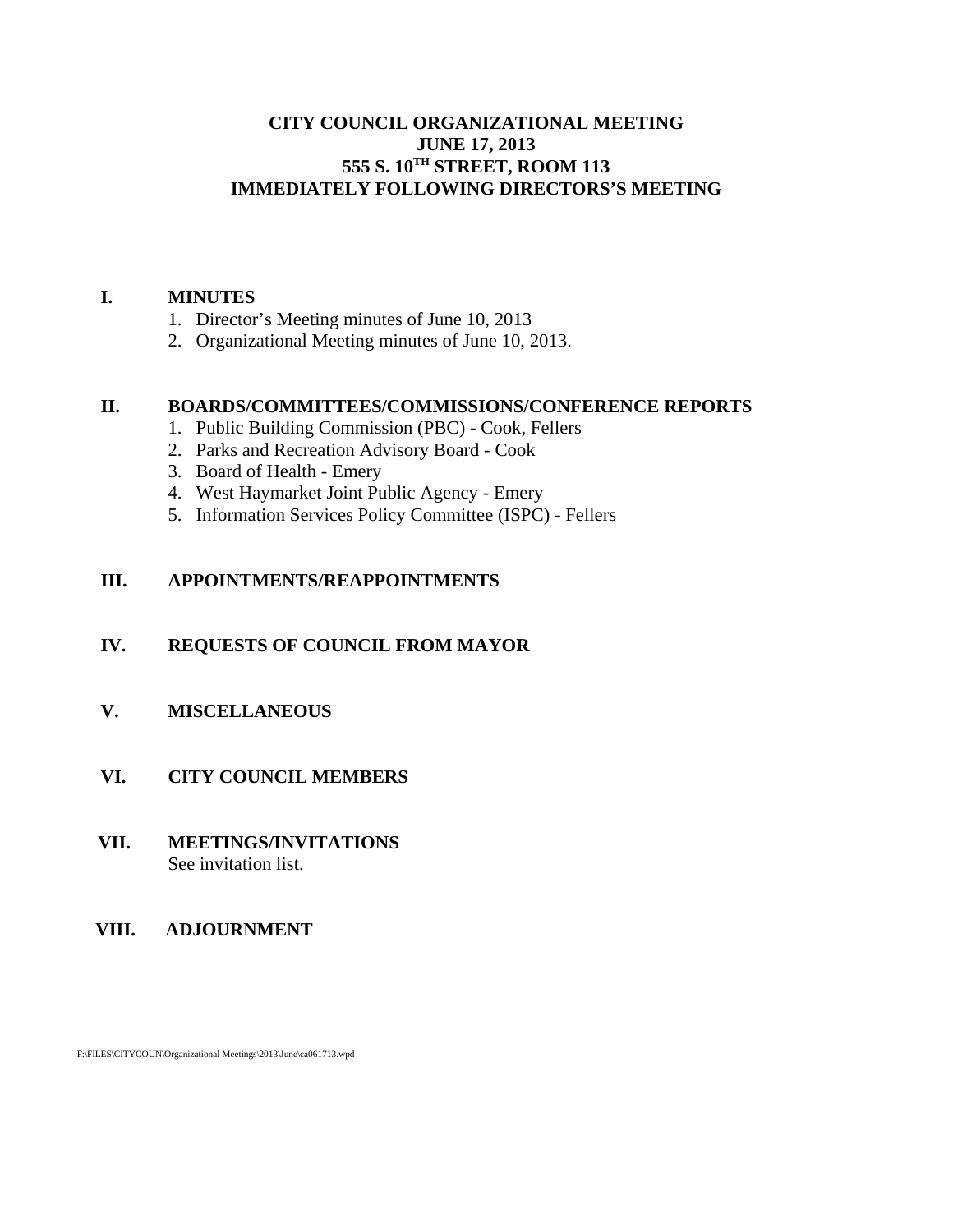# **MINUTES CITY COUNCIL ORGANIZATIONAL MEETING JUNE 17, 2013**

**Present:** Carl Eskridge, Chair; Doug Emery, Vice Chair; Leirion Gaylor Baird; Trent Fellers; Jonathan Cook; Roy Christensen; and Jon Camp

**Others:** Rick Hoppe, Chief of Staff, Denise Pearce, Senior Policy Counsel

Chair Eskridge opened the meeting at 2:40 p.m. and announced the location of the Open Meetings Act.

#### **I. MINUTES**

- 1. Director's Meeting minutes of June 10, 2013.
- 2. Organizational Meeting minutes of June 10, 2013.

The above minutes presented to Council with no corrections. Placed on file in the City Council office.

#### **II. BOARDS/COMMITTEES/COMMISSIONS/CONFERENCE REPORTS**

## **1. Public Building Commission (PBC) - Cook**

Cook stated the PBC again discussed the solar panel issue as the State Auditor looked into our purchasing process. The conclusion of the APA was that they found no grounds for taking exception for the specific procedures employed to handle the protest and ultimately to make the award based on the information provided. So, a clean bill of health from Mr. Foley, State Auditor of Public Accounts. Let us know if you would like to see Mr. Foley's letter. Given the problems he's found almost everywhere else, we were very pleased when he said we had the correct process.

Cook said the PBC is adding additional buildings:  $27<sup>th</sup>$  and Holdrege Police Station, Downtown Senior Center, Court House Plaza. We do receive energy analysis of our buildings telling where we might save energy plus reveal other items, such as at the old police station, the 233 Building, which has a spike in the middle of the night in energy usage. Not sure what the cause is, but will try to track down.

Approved new furniture for the Courthouse Court Rooms. The original bid picked turned out to be an error and they withdrew. We then went with the second low bidder with the Judges making some choices which saved money.

He stated all restrooms in this building will have new hand paper dispensers. Automatic, battery operated. The kind where you wave your hand. Apparently what we use now is very wasteful as towels continue to fall out when you pull one. The new dispensers will save paper. Installing at no cost as long as we have a three year paper lease with them, and still the best bid. National Everything Wholesale.

 Cook stated for vending machines we went with Pepsi Cola for the Building Commission and County. The City has their own deal. Getting cheaper pop but also a larger percentage.

He stated they are adding a couple maintenance personnel for Corrections, and the move to the new facility.

The PBC will have their budget discussion and public hearing in August.

They discussed the social media policy. The Mayor's office may be aware. The County has a social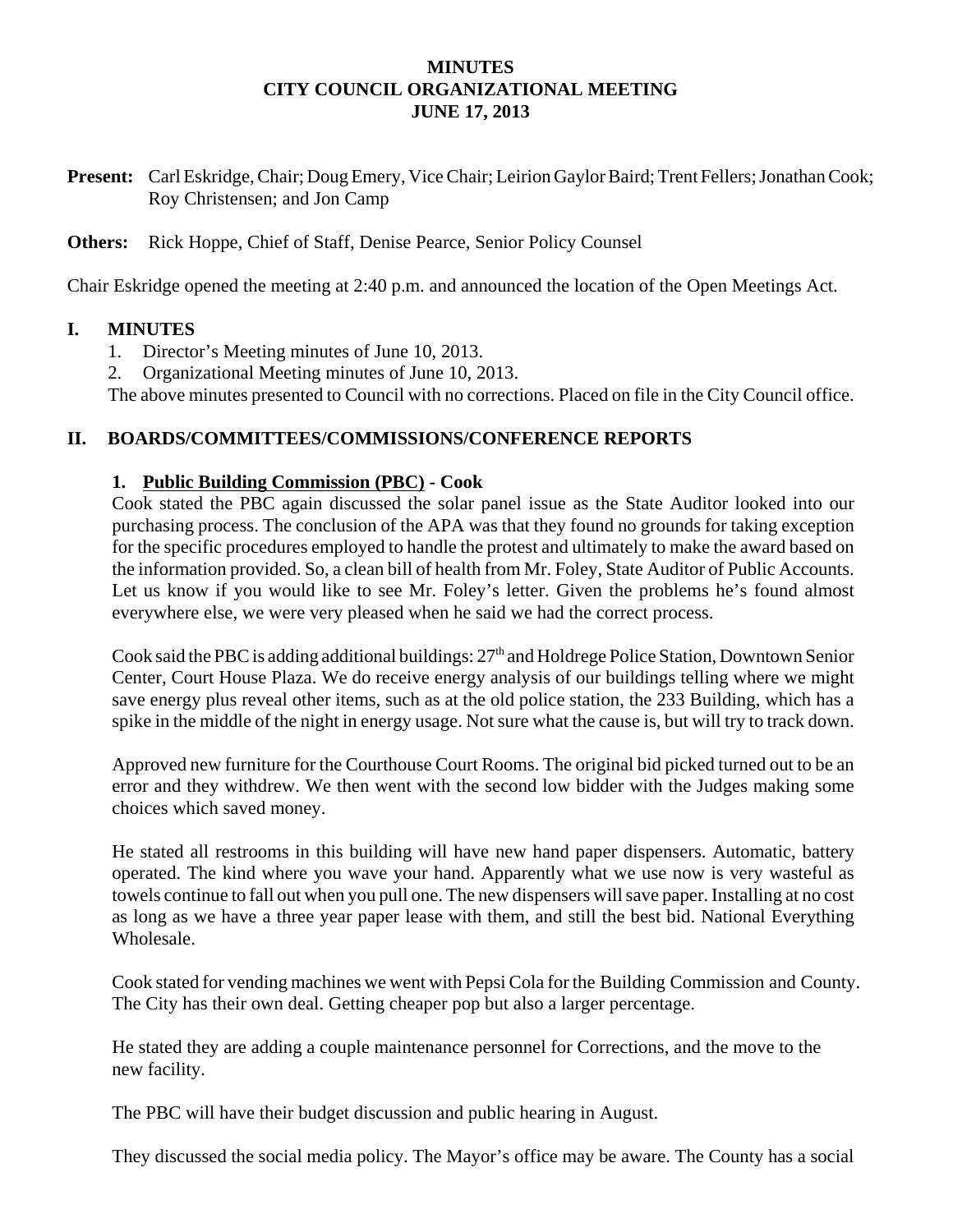media policy where they want to be in charge of anything related to County business which goes on Facebook, Twitter, etc. Apparently the City does not have a policy. Do not know whether departments, at some point, put up their own items. Hoppe stated he's curious as to what the County policy covers. Do they have a person to do social media? Not sure if there is a policy. Cook replied if employees are posting items which might be City business we may want a policy in place. The County has and the PBC was asked to look at it. Hoppe replied will look into and do have a candidate for the job.

# **2. Parks and Recreation Advisory Board - Cook**

Cook stated they approved additional parking areas at Pioneers Park. Camp asked if the Pioneers Park parking area would be asphalt or blocks with grass growing through? Cook replied the driveway areas would have some kind of stone or crushed asphalt. The parking areas would be grass. We want additional areas so we can rotate parking areas making sure the grass stays healthy and not overused. Camp asked if they thought about blocks, instead of crushed stone? The kind with holes so grass grows. Cook replied it wasn't discussed.

Parks and Rec will review the 10 Year Facilities Plan. In previous years we had disagreements on CIP funding. The Mayor's budget hasn't always included money, from the General Fund, for repairing, or replacing Parks facilities, with the Council adding in the last few years. This discussion is of the 10 year needs, taking place in this budget off year. We will have prioritize. When we come back with the budget will have a good idea of needs, and what CIP amounts will need to be placed in the budget for maintaining our parks system.

Cook stated the Golf Sustainability Study still ongoing and may present in August. The exact process for rolling out the study hasn't been completed, but at some point may have a pre-council to discuss the golf program. Rounds are down 27% over last year, but only 1 ½ % over 2 years ago. Last year was a really good year. Mr. Clancey Wallman is Chair of the Golf Committee.

# **3. Board of Health - Emery**

Emery stated the two main items discussed go hand in hand. One charge of Health Boards across the U. S. is a Community Health Improvement Plan, and a Living Will or a chronic disease management program. Received updates on both.

Also discussed was the solid waste management plan, which we are now reviewing. No decision yet, and will be voted on by the Health Board before it comes to City Council.

# **4. West Haymarket Joint Public Agency - Emery**

Emery stated one item coming out of this meeting was the new idea we would get all of the FF  $\&$  E (Furniture, Fixtures & Equipment) approved by a monetary amount at one time. So it's not coming through at the last minute. Headed in the right direction with this new idea from Tim Clare. Otherwise, on plan, under budget, and will receive a month early.

# **5. Information Services Policy Committee (ISPC) - Fellers**

Fellers stated most of the meeting consisted of other members bringing him up to speed on what ISPC is and does. Discussed the VoIP implementation between the City and County. Reviewed other projects and talked about possibly revising some local agreements between the partners. Discussed some generator problems which might be at the old police station building on  $10<sup>th</sup>$  Street. The generator they have may not meet the full load of what they need. Personally have had some knowledge through my employer at the State Office, with all the power needs they have cannot be keeping everyone's lights on all the time, and would result in a power outage in the area. The ISPC does send a document stating what was worked on.